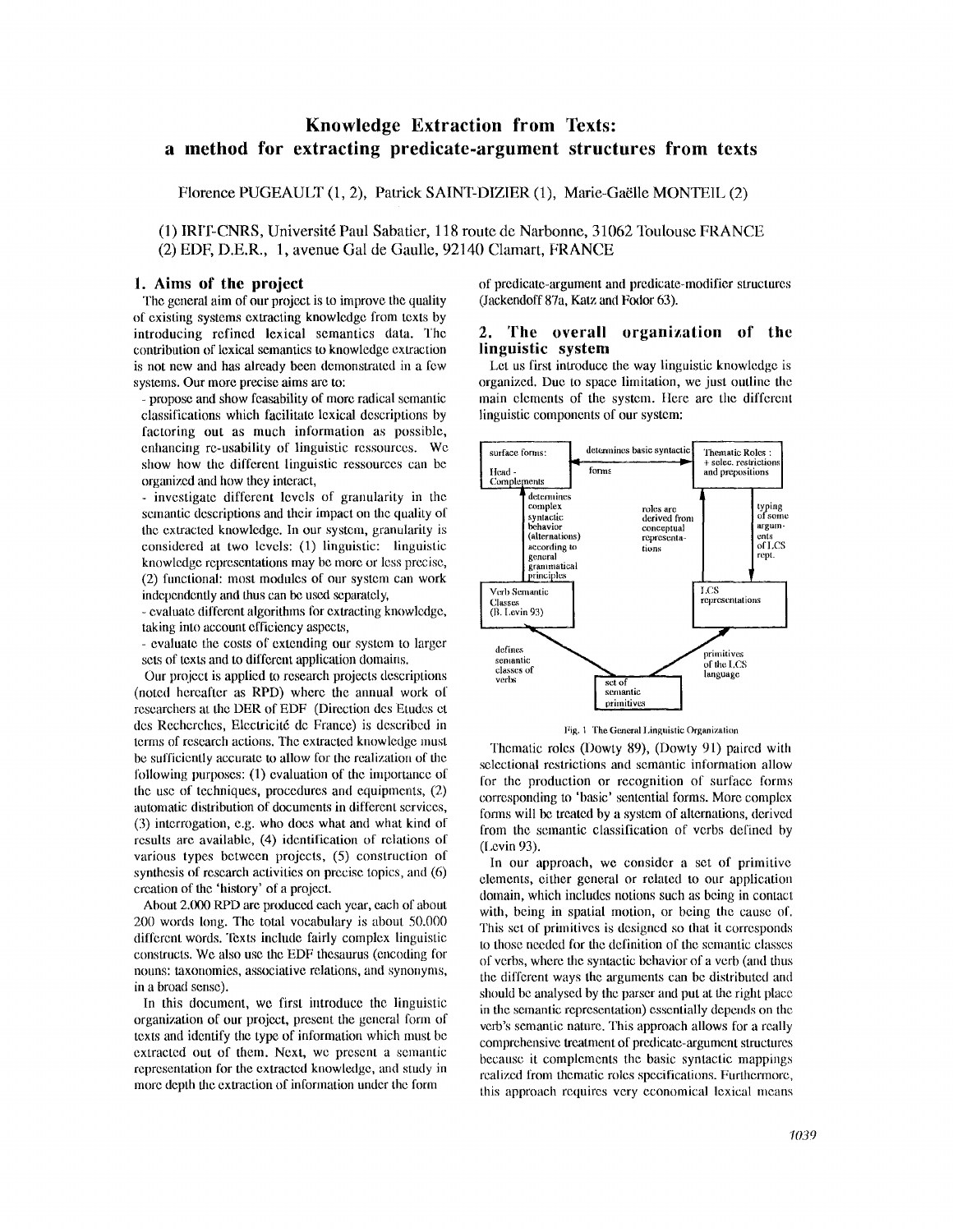since it removes a lot of idiosyncracies previously encoded in lexical entries.

We are reformulating B. Levin's work for a subset of verbs of French. Although our study is quite general, we focus primarily on verbs found in applications. Verbs of a given class have almost identical thematic distributions which are predictable from their semantics. For each of the semantic classes we have considered, we have defined a relatively small set of thematic grids, which define the 'regular' thematic distributions.

From a different perspective, we also consider that a subset of the semantic primitives we have identified are those used in the LCS, which we use in a slightly simplified way, since we do not consider for our application its deepest refinements. The efficient use of LCS for practical applications has been shown in a number of works, including (Dorr 93).

#### **3. Semantic typology of the RPD texts**

Let us first illustrate the type of text we are dealing with. Here is a standard text:

"Los mesures destructives (ou assimilables) posent toujours des problèmes concernant le faible nombre de donn6es disponibles ou encore leur coot qui s'associe généralement à la nécessité d'une bonne précision. Il est donc nécessaire d'optimiser les campagnes de mesure pour rnieux analyser les incertitudes de mesure, **el,**  lorsque cela est possible, réduire les coûts induits. Ces problèmes sont d'autant plus difficiles à traiter que les paramètres en jeu ont des comportements non-linéaires. Il est donc nécessaire, au préalable, d'étudier les méthodes permettant de prendre en compte cette nonlinéarité."

## 3.1 General organization of **texts**

A global study of these texts shows a great regularity in their overall organization. We have identified four major facets in most texts, called *articulations.* These articulations are not necessarily present altogether in a text. We have the following articulations:

- THEME, which characterizes the main purpose of the text. This articulation includes the topic of the text, and the domain on which engineers are investigating,

- MOTIVATIONS, which relate the main objectives, the needs, the goals and which explains the development of the current project.

- PROBLEMS, which correspond to the difficulties related to the current state of the art or to the limitations of certain equipments or methods.

- REALIZATIONS, which describe the different tasks required for the achievement of the project.

Articulations may cover one or more fragments of a sentence, a whole sentence or a set of sentences. They do not necessarily appear in the order they have been defined here. The decomposition of texts in articulations defines the pragmatic level. We view the articulations as defining semantic fields. The above text can be decomposed as follows:

[the me lies mesures destructives] ].

[motivation,, [optimisor los campagnes de mesure pour mieux analyser les incertitudes de mesure, et, lorsque cela est possible, reduire les coûts induits.] ], **[problems** [[posent toujours des problemes concernant le faible nombre de données disponibles ou encore leur coût qui s'associe generalement à la necessité d'une bonne precision], [problèmes sont d'autant plus difficiles à traiter que les paramètres en jeu ont des comportements non-linéaires.] ],

**[realizations [étudier les méthodes permettant de** prendre en compte cette non-linéarité.]]].

For this level, we have implemented a method which permits the identification of the different articulations of a text. This problem is divided into two sub-problems: (1) identification of the articulations, and (2) extraction of relevant sentence fragments from the original text.

A study of the RPD texts has shown that these four articulations can relatively easily be identified by means of specific terms or constructions. Let us call these terms or constructions *articulation triggers.* Articulation triggers belong to different linguistic domains:

(1) *lexical,* where triggers are just words, e.g. 'devoted to', 'in the context of', 'propose', for THEME,

(2) *grammatical,* where triggers can be phrases, or related to grammatical information (such as tense and aspect, e.g. 'in the past years', 'since 1989', for THEME), or verbs or nouns of certain semantic class, e.g. verbs of volition, of creation (Levin 93),

(3) *discursive,* where triggers are mainly propositional connectors such as 'therefore', 'because', etc.,

(4) *pragmatic,* where the relative positions of sentences and more generally, the physical form of texts (e.g. enumerations) can determine articulations.

The next stage is to extract those portions of text which are relevant for the articulation considered. Since the linguistic treatements of this first level are necessarily superficial, we must carefully discard irrelevant portions of texts. This approach has been modelled by means of *extraction rules,* which specify words and constructions to skip and which delimit zones of texts to be extracted. Evaluation of results is given in fig. 2 in the annex.

#### **3.2 Identification of knowledge to be extracted**

Let us now concentrate on the nature of the semantic information which should be extracted by the system. We have identified three types of information:

*- general nominal terms* (e.g. 'methods', 'data'), and *specific nominal terms* belonging to technical domains,

*- states or actions* in which these terms are involved, *- general roles* played by these terms in actions or

states.

Roughly speaking, the first class identifies arguments, the second class defines predicates, while the third one introduces the notion of semantic roles such as *thematic roles.* This latter level is of a crucial importance in knowledge extraction because it avoids making incorrect interpretations on the role of an argument with respect to the action or slate being described. This level is called the **linguistic level.** 

The level of granularity we are considering in this project suggests us to group predicates with a close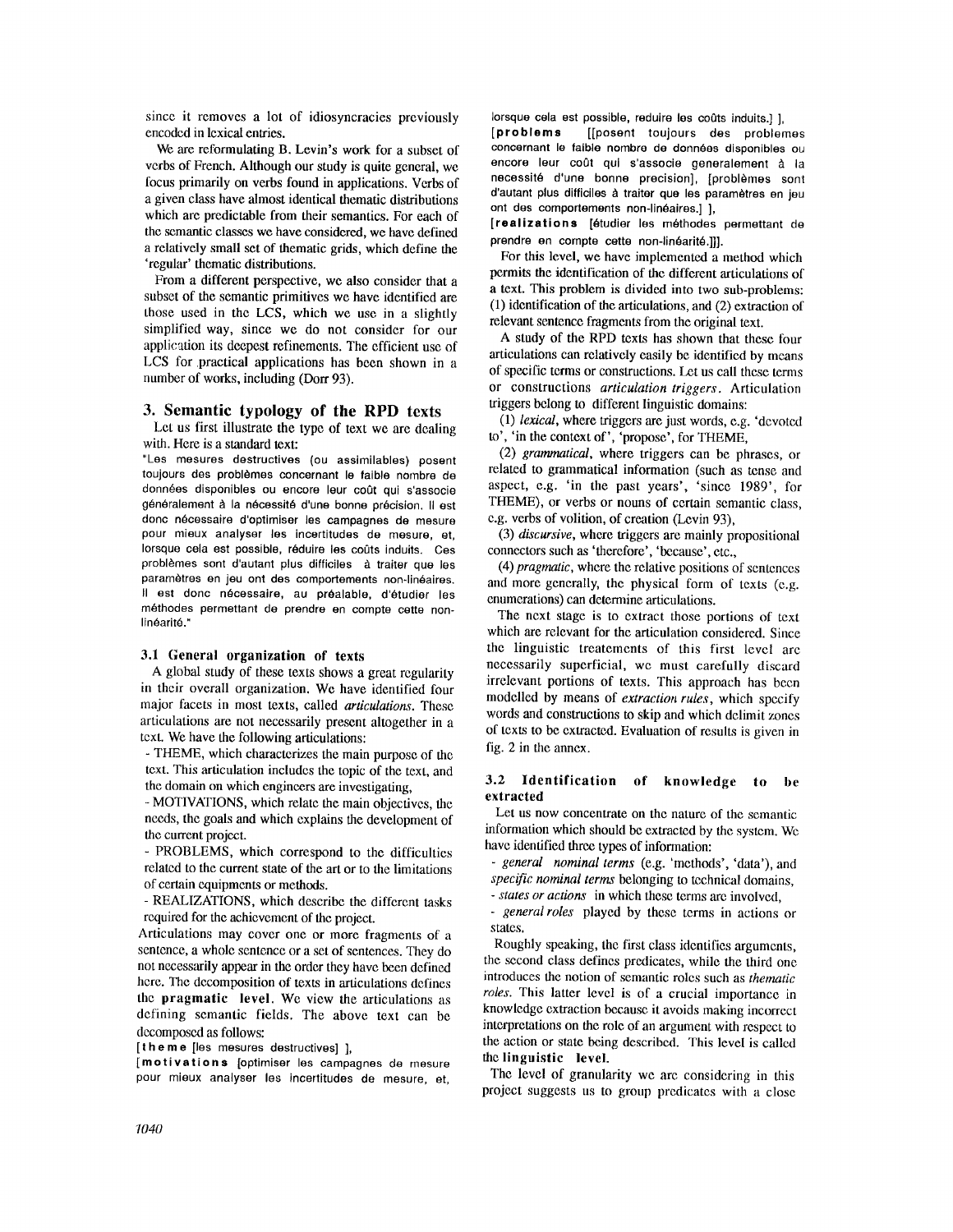meaning into a class and to represent them by the same predicate name, viewed as a primitive term. For example, we have terms which express the notion of *definition*  (e.g. define, specify, describe, identify, qualify, represent) or the notion of *building* (e.g. assemble, build, compile, develop, forge) as defined in B. Levin's work. However, for a relatively small number of classes, in particular for those classes of predicates which denote complex actions and for those which exhibit a high degree of incorporation (Baker 88), where incorporated knowledge needs to be made more explicit, it may be necessary to use a more conceptual type of representation. We want to investigate the use the Lexical Conccptual Structures (LCS) (Jackendoff 87, 90) which match very well with the planned uses of the extracted knowledge on the one hand, and with the notion of thematic roles on the other hand. Let us call it the conceptual level. This paper being mainly devoted to the linguistic levcl, this level will not be investigated here.

## **4. The linguistic level**

#### **4.1 Identification of predicative** terms

Predicative terms characterize states or actions. The goal at this stage is to be able to determine in a way which is as systematic as possible which terms are predicative in the RPD texts. A priori, verbs denoting states or actions and prepositions are considered to be predicative terms. Nouns are slightly more difficult to treat. The EDF dictionary includes the specification of nouns derived from verbs. We consider that these nouns are predicative. A few nouns, not derived from verbs are also predicative, such as algorithm, sort or departure, these are identified so far by hand. They may be later semantically classified as describing, for example, actions or events.

#### 4.2 Identification of relevant predicates and arguments **in texts**

The second aspect of the linguistic level is the identification of predicates and related arguments which arc sufficiently relevant to be extracted. Relevance can be defined a priori and once for all or may depend on the text. The relevance of a term can be defined according to several criteria:

(1) *genericity,* terms defining a research action, a realization, or a problem such as: define, improve, implement, test, evaluate and explore are of much interest. At this level, it is most useful to use B. Levin's verb classification to determine relevance.

(2) *specialization,* corresponding to very precise terms describing a material, an equipment, a method or a system. Specialized terms can be defined a priori from the thesaurus by extracting the most specialized terms. (3) *localimportance,* where importance in a text is

explicitly marked, for example, by a construction such as 'it is important to...' or by a negation.

#### 4.3 Representing predicate arguments and modifiers by **means** of thematic roles

The relationship between a predicate and one of its

arguments can be represented by a thematic role. Thematic roles do confer a much stronger meaning to predicate structures, in particular when thenmtic roles have a relatively precise meaning. Thematic roles can be defined in a more refincd way than the usual definitions. From that perspective, our claim is that thematic roles can form the basis of a good and stable general descriptive semantics of predicate-argument relationships. Thematic roles have then a *conceptual dimension,* and not only a linguistic one. However, they must not be confused with the conceptual labels of the LCS. Thematic roles must remain general; they form a bridge between conceptual representations and syntax. Fig. 3 shows the thematic roles we consider.

We consider here an extended use of thematic roles since they are also assigned to predicate modifiers, realized as prepositional phrases or as propositions, in order to represent in a more explicit and uniform way essential arguments and modifiers, since they all play an important role in the semantics of a proposition.

The general form of a semantic representation introduces two functions for thematic roles: (1) *an argument typing function:* 

predicate\_name $(..., \underline{role}_i : \{arg_i \}, ...)$ 

(2) *a predicate modifier typing function*, where a predicate is marked by a thematic role, if the modifier is a predicate:

 $\text{role}_i : \text{predicate\_name}( ..., \text{role}_k : \text{[arg}_k ], ... )$ 

The  $\arg_i$  are fragments of texts (NPs and PPs), which may be further analyzed in a similar way, if necessary.

For example, a sentence such as: *John got injured by changing a wheel* 

is represented by:

injured(theme : {john})  $\land$  causal theme :

change( $qgen:$  {john},  $qhemq:$  {wheel}). If in an articulation, we only extract an NP, it is represented as an argument as follows:

arg( { fragments of text corresponding to the NP }).

and no thematic role is assigned to it. The general representation of an articulation is tben:

#### [articulation\_name,

[extracted text from pragmatic level],

partial predicate-arg representation

The result of the parse of our sample text is given below. [[ theme [les mesures destructives (ou assimilables)] arg: {mesures destructives} ],

[ motivations [optimiser los carnpagnes de mesure pour mieux connaitre, voire ameliorer, les incertitudes de mesure, et, Iorsque cela est possible, reduire les coots induits.]

> optimise( $\Box$ , Incremental beneficiary theme: {campagnes de mesure})  $\land$  $goal: (analyze(\_ , holys)$ : {incertitudes de mesure}}  $\land$

reduce( $\frac{1}{2}$ , incremental victim theme: {co $\hat{u}(s)$ }) ], [ prob!ems [[posent toujours des problemes concernant le faible hombre de donnees disponibles ou encore leur coût qui s'associe generalement à la necessité d'une bonne precision.] [problèmes sont d'autant plus difficiles à traiter que les parametres en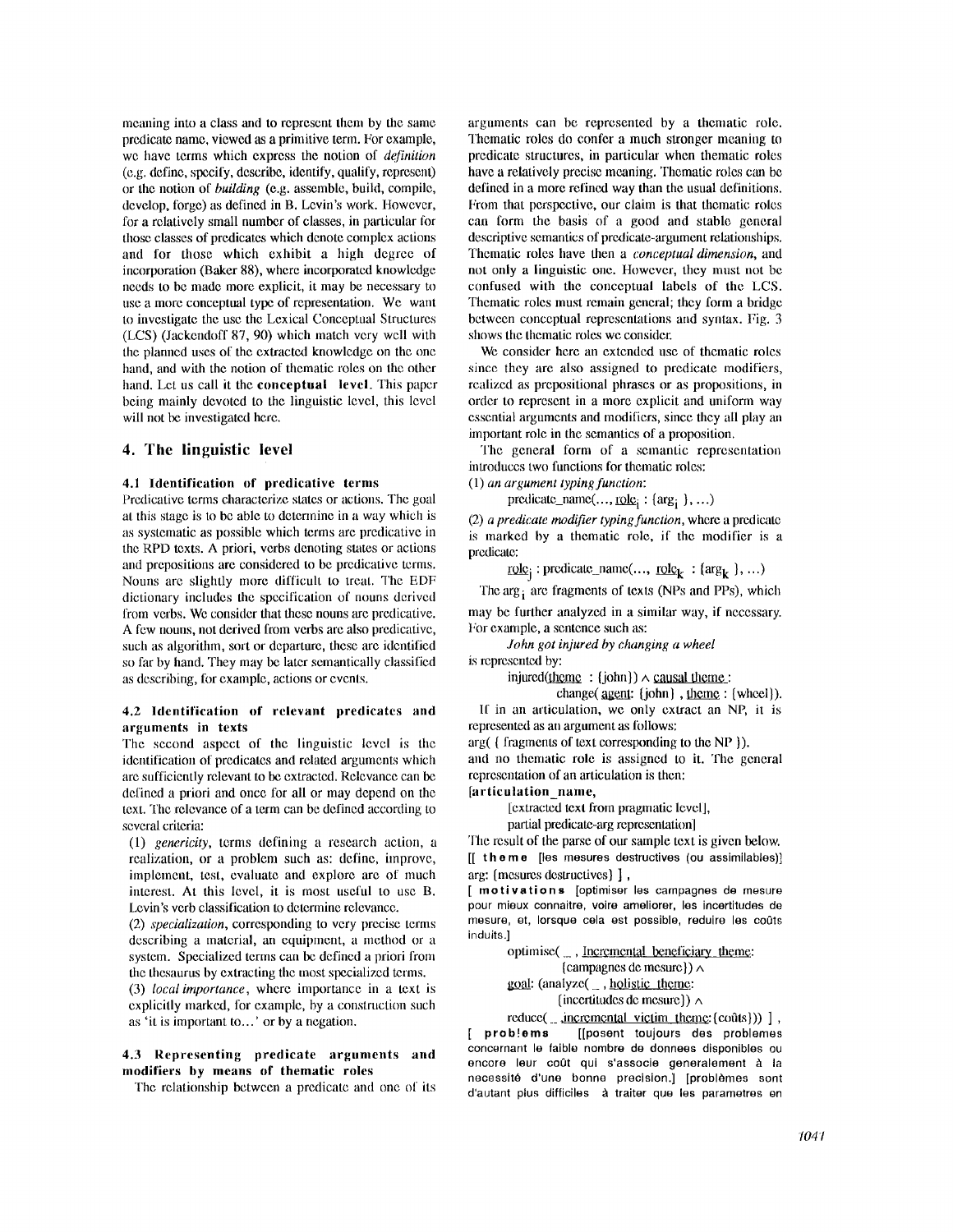jou ont des comportements non-lineaires.] arg: ( $\{\text{faible} \text{ nombre de données}\}, \{\text{coût}\},\$ {comportements non-linéaires}) ], [ realizations [6tudier los m6thodes permettant de

prendre en compte cette non-linéarite.]

study( $\Box$ , general theme: {methods} ) ]].

#### **4.4 Parsing and assigning thematic roles**

Let us now show how our parser works and how thematic roles are concretely assigned to arguments. For that purpose, we introduce three main criteria:

(1) the semantic class of the predicative term where thematic grids are given,

(2) the semantic type of the preposition, if any, which introduces the argument, we also have defined thematic grids for prepositions,

(3) the general semantic type of the head noun of the argument NP. Semantic types are mainly defined from the semantic fields given in the EDF thesaurus.

These criteria are summarized in fig. 4 at the end of this document. These criteria are implemented by means of thematic role assignment rules.

The parsing of the RPD texts works independently on each fragment of text associated with each articulation (referencial aspects will be considered later). We have the three following stages:

(1) Identification of predicates and arguments: due to the complexity of texts, a partial analysis is the only possible and efficient solution. We have a grammar that identifies basic verbal constructions, nominal constructions. The parser works bottom-up and identifies maximal structures which are not ambiguous. (2) Thematic role assignement: The assignment procedure considers each thematic role in a thematic grid and searches for a nominal or propositional structure to which the thematic role can be assigned. This assignment is based on the thematic role assignement rules. The general form of a thematic role assignment rule is the following:

assign\_role(<name of role>,

<grammatical form of predicate>,

<grammatical form of argument>) :- <unification or subsumption constraints on semantic features>.

This is illustrated as follows, where grammatical forms (xp) are given in Login form (A'R-Kaqi and Nasr 86), following the TFS approach:

assign\_role(effective\_agent,

```
xp(syntax => syn(cat => v), semantics =>
```

```
sem( pred \Rightarrow yes, relevance \Rightarrow yes)),
xp(syntax => syn(cat => n), semantics =>
```

```
sem( pred => no,
```

```
sem_type => tsem( semp => X )))) :-
```

```
subsumed(X, [human, technical]).
```
This process can be applied recursively on those arguments which contain predicates. The depth of recursion is a parameter of the system.

(3) Semantic representation construction. At this level, deeper representations (such as the LCS) can be used.

#### **Conclusion**

The novelty of our approach with respect to knowledge

extraction can be summarized as follows:

(1) We have defined *three levels of knowledge representation* (pragmatic, linguistic and conceptual), which are *homogeneous,* expressed within a *single, incremental formalism,* incremental in the sense that knowledge extracted at an outer level is refined at a deeper one, and that representations support *partial information.* 

(2) We have defined simple *methods for extracting relevant terms* in texts, using a thesaurus.

(3) We show that the syntactic alternations given in Levin's work complement the basic syntactic forms generated from thematic roles. These semantic classes of verbs, because of their semautic basis and because of the way they are defined are *a very powerful tool for assigning correctly thematic roles* to predicate argument in a large number of syntactic forms.

(4) The different types of data and the level of granularity at which they are considered establishes linguistic levels of descriptions which correspond to a certain descriptive reality and to a certain autonomous and homogeneous level of semantic representation.

#### **Acknowledgements**

We are very grateful to Marie-Luce Herviou, Pahnira Marrafa and Sophie Daubèze for discussions on this project. We also thank Martha Palmer and Bonnie Dorr for several discussions and for introducing us to B. Levin's work. This project is funded by EDF-DER.

#### **References**

- Aït-Kaçi, H., Nasr, R., LOGIN: A Logic Programming Language with Built-in Inheritance, *journal of Logic Programming,* vol. 3, pp 185-215, 1986.
- Baker, M. C., *Incorporation, A Theory of Grammatical Function Changing,* Chicago University Press, 1988.
- Blosseville MJ, Hebrail G, Monteil MG, Penot N, Automatic Document Classification: Natural Language Processing, Statistical Analysis and Expert System Used Together, *ACM SIGIR,* Copenhaguen, June 1992.
- Dorr, B., *Machine Translation: a View from the Lexicon,*  MIT Press, 1993.
- Dowty, D., On the Semantic Content of the Notion of Thematic Role, in *Properties, Types and Meaning, G.*  Cherchia, B. Partee, R. Turner (Edts), Kluwer Academic Press, 1989.
- Dowty, D., Thematic Proto-roles and Argument Selection, *Language,* vol. 67-3, 1991.
- Grimshaw, J., *Argument Structure,* MIT Press, 1990.
- Jackendoff, R., The Status of Thematic Relations in Linguistic Theory, *Linguistic Inquiry* 18, 369-411, 1987.
- Jackendoff, R., *Conciousness and the Computational Mind,* MIT Press, 1987.
- Jackendoff, R., *Semantic Structures,* MIT Press, 1990.
- Katz, J. J., Fodor, J. A., The Structure of a Semantic Theory, in *Language* 39, pp. 170-210, 1963.
- Levin, B., *English Verb Classes and Alternations,* the University of Chicago Press, 1993.